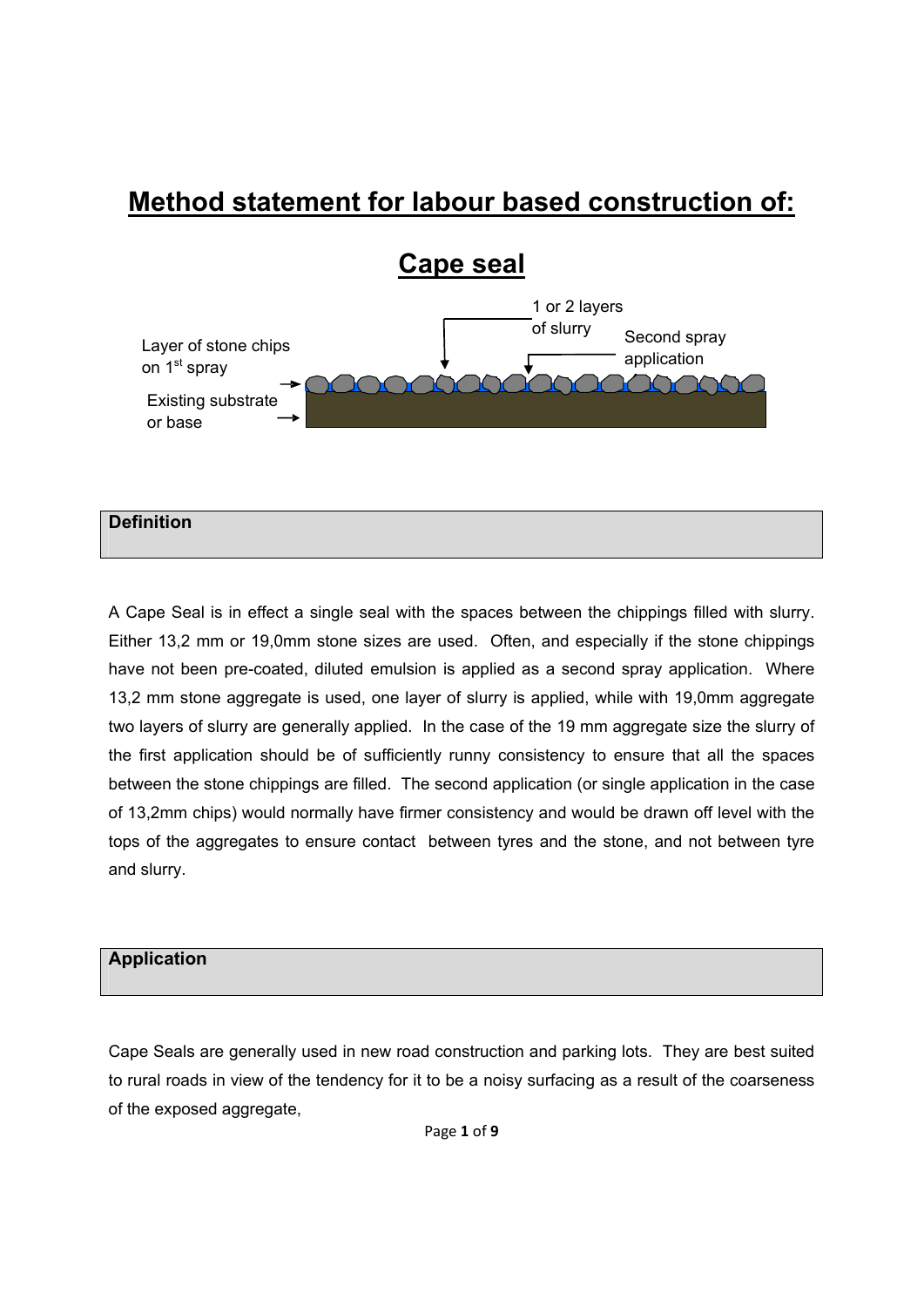A Cape Seal is a fairly forgiving wearing course as any errors in application rates during construction can be rectified in successive applications. Controls on site must still however be closely monitored to ensure an acceptable, serviceable and durable riding surface.

#### **Material requirements**

**Stone aggregates**: Suitable stone chippings for Cape Seals is a single sized aggregate that is clean and free of dust, clay particles and organic materials. The nominal aggregate sizes are limited to either 13.2 or 19.0 mm stone aggregate conforming to the project specifications.

**Bitumen emulsion**: Stable grade bitumen emulsion with 60% - 65% binder is recommended. The advantage of using a 60% emulsion is that it can be sprayed at ambient temperature, whereas the 65% requires heating to a minimum of  $50^{\circ}$ C to lower the viscosity.

**Water**: - Potable water

# **Plant and equipment requirements**

Below is a list of typical plant and equipment required to construct  $2000 - 4000$  m<sup>2</sup> of Cape Seal surfacing per day. Aspects of this will need to be looked into for each contract to ensure that the individual phases of work are balanced with each other, e.g. the chipping operation following closely on the first binder application. The number of chip spreaders can also be influenced by the road width being sealed. In the case described below three chip spreaders covered a width of 3,6 m. Numbers given below are for a team of three chip spreaders running in parallel.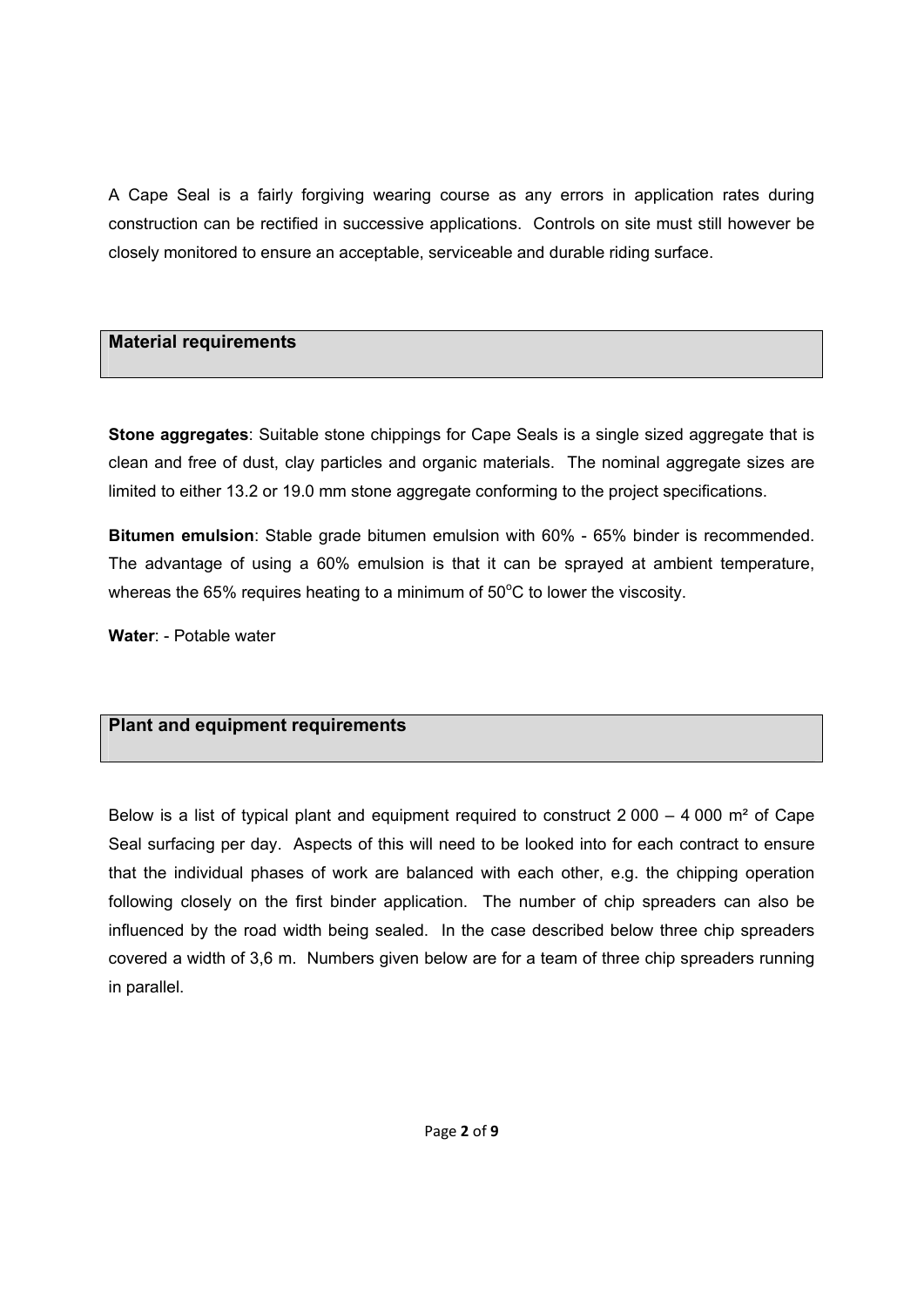| Item                                                                    | Number of items                 |
|-------------------------------------------------------------------------|---------------------------------|
| Pedestrian double drum vibratory roller with mass of 0.6 t<br>or more   | $2 - 3$                         |
| Hand operated spray cart with 210 Litres emulsion drum<br>holder<br>OR. | 1                               |
| Spay tanker towed with tractor or bakkie                                | 1                               |
| Walk-behind chip spreaders                                              | 3                               |
| Wheelbarrows                                                            | $19 - 27$ (2 for back chipping) |
| Shovels                                                                 | $12 - 19$                       |
| <b>Brooms</b>                                                           | $6 - 11$                        |
| Concrete mixers (275 to 350 litre)                                      | $4 - 5$                         |
| Rubber squeegees                                                        | $10 - 15$                       |
| <b>Plastic buckets</b>                                                  | $6 - 10$                        |

Note: The equipment required for the preparation of the base is covered in the relevant method statements.

# **Labour requirements**

Below is the typical composition of a team necessary to construct  $2000 - 4000$  m<sup>2</sup> of Cape Seal surfacing per day. This includes the labour for the chipping operation as well as the slurry operation and is based on a well balanced output of the two applications. On average, one concrete mixer will deliver about  $5m<sup>3</sup>$  of slurry on a day, and if this is scaled up to five mixers a total production of 20 - 25  $m^3$  is achievable. Depending on the spread rate this converts to production of up to  $4000m^2$  for the day. The number of workers in the team listed below is appropriate for the operation of three chip spreaders and five concrete mixers, but it is quite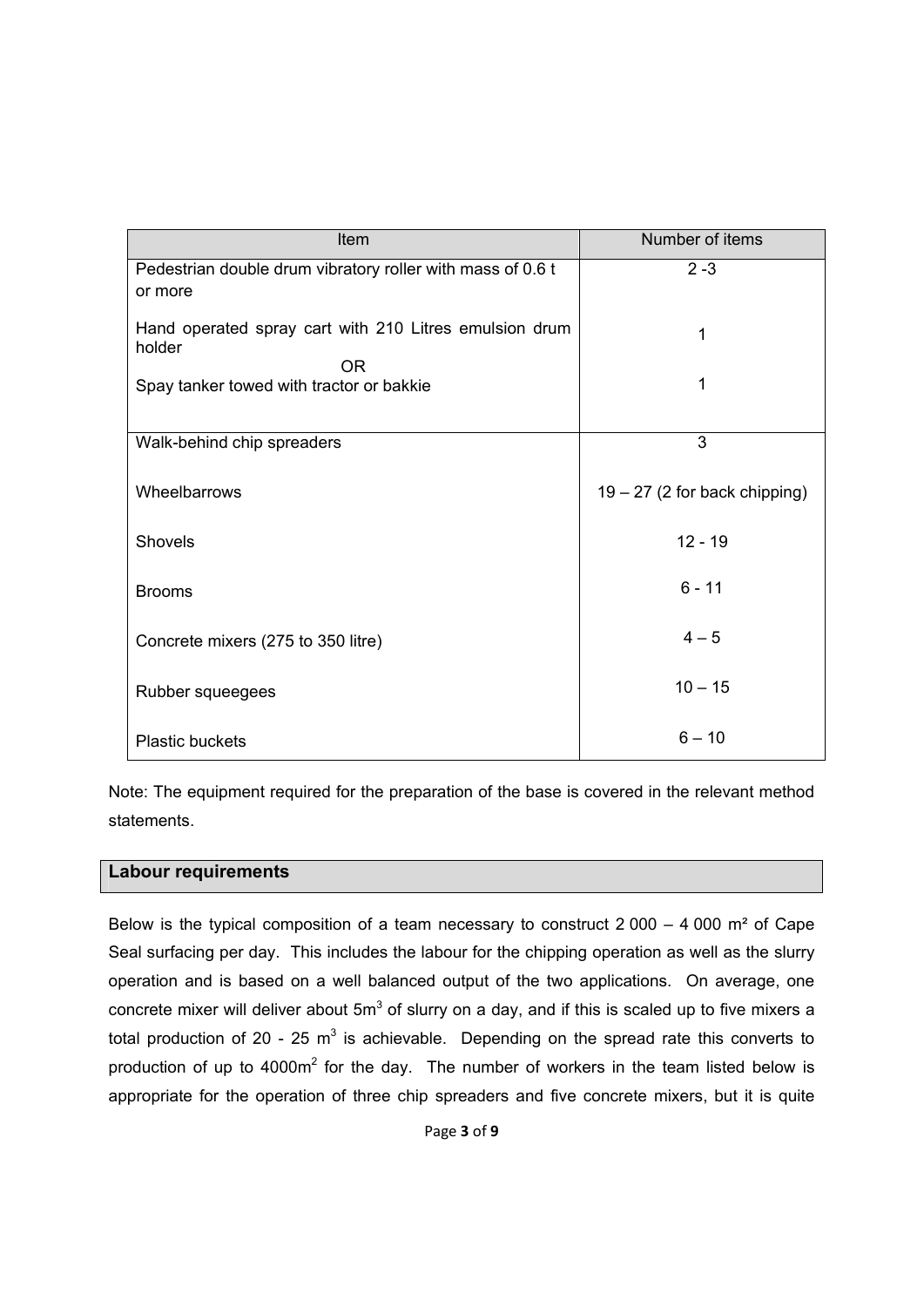possible to use only one chip spreader and one concrete mixer if working on a small site, reducing the complement of workers and equipment accordingly.

| Activity                         | Number of workers                         |
|----------------------------------|-------------------------------------------|
| <b>Single Seal construction</b>  |                                           |
| Brooming (pre-seal)              | 3 - 6 (depending on loose material)       |
| Loading and Spraying of binder   | $\mathbf{3}$                              |
| Chip spreaders                   | 12 (4 per chip spreader, incl. operator)  |
| <b>Rollers</b>                   | $2 - 3$ (depending on requirements)       |
| Stone aggregates loading         | $6 - 9$                                   |
| Wheelbarrows (seal construction) | 9 – 12 (depending on stockpile distances) |
| Back chipping team               | $3 - 6$                                   |
| <b>Slurry application</b>        |                                           |
| Loading of crusher dust          | $6 - 10$                                  |
| Concrete mixer operator          | $3 - 5$                                   |
| Wheelbarrows (slurry operation)  | $10 - 15$                                 |
| Loading emulsion and water       | $6 - 10$                                  |
| Squeegeeing                      | $10 - 15$                                 |
| Sweeping (pre-slurry)            | $3 - 5$                                   |
| <b>Traffic control</b>           | $2 - 4$                                   |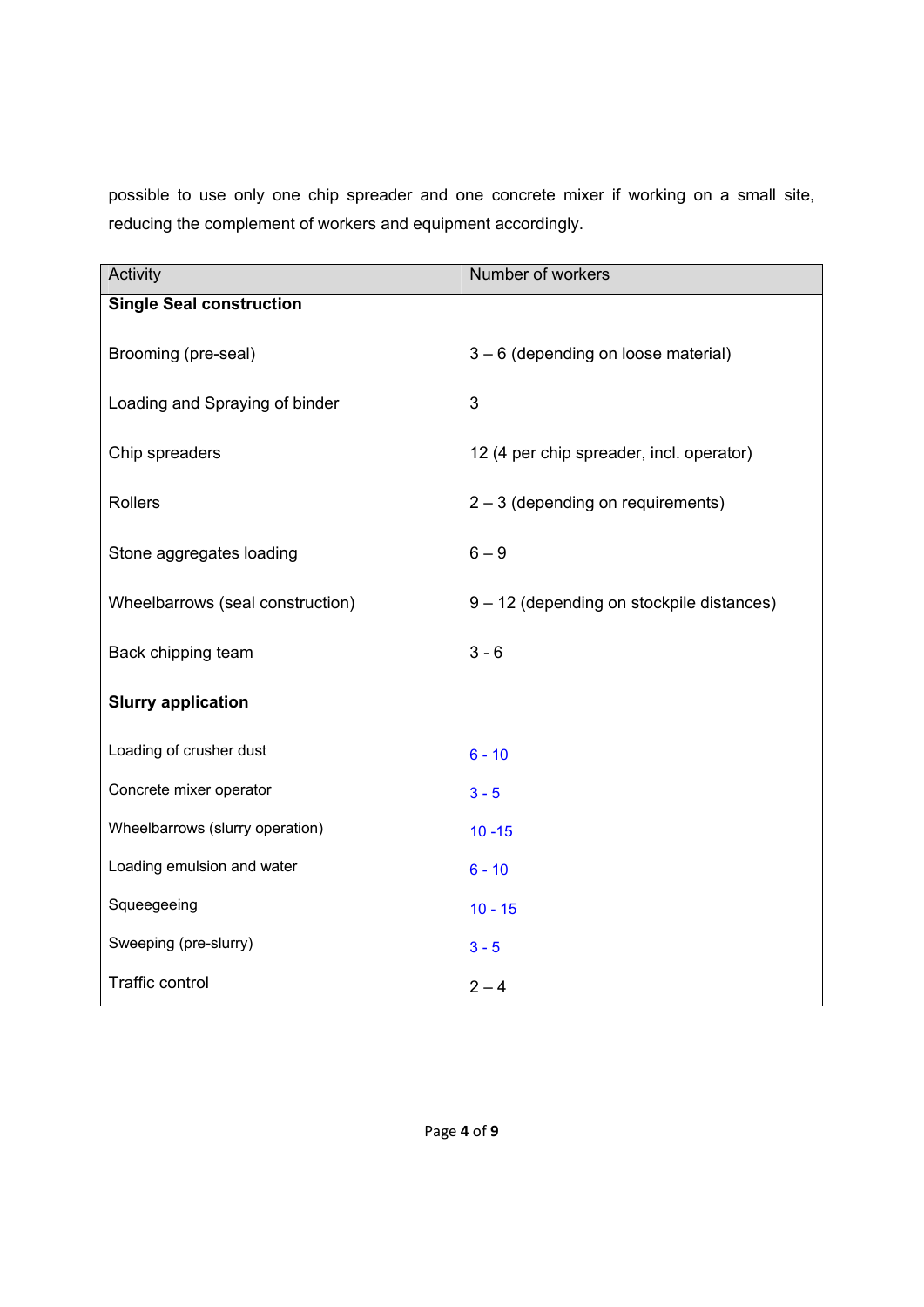Note: The numbers listed above does not provide for preparation of the base, e.g. brooming that will be required before priming or applying the first spray where the prime layer is omitted. Refer to the method statement for priming.

# **Construction**

#### **Site preparation**

It is assumed that the base has already been primed should this be a requirement (see applicable LIC priming method). Should the base not be primed it must be swept before the operation can commence. This process will be the same as for the priming operation. The binder content needs to be increased slightly to allow for a percentage to be absorbed into the base layer to create the bond required between the granular base and wearing course layers. This adjustment to the first spray application rate should be provided by the client or his agent.

Should the base not be primed it should be moistened very slightly after brooming to prevent "pin holing" of the binder.

To ensure that the operation is not slowed by lack of stone chips during the chipping process, small stockpiles can be deposited along the roadside at intervals of about 50m to reduce the transport distance when re-stocking the chip spreaders. The quantity can be determined based on the spread rate required for the particular application.

#### **Spray operation**

Spray applications should only be applied during the day and only in good weather conditions. Care should be taken when spraying on a windy day as the spray may be carried some distance and damage property or passing vehicles down-wind of the operation.

Kerbing and channels, if present, will need to be covered and protected with black plastic, metal or thin timber sheets or other suitable material.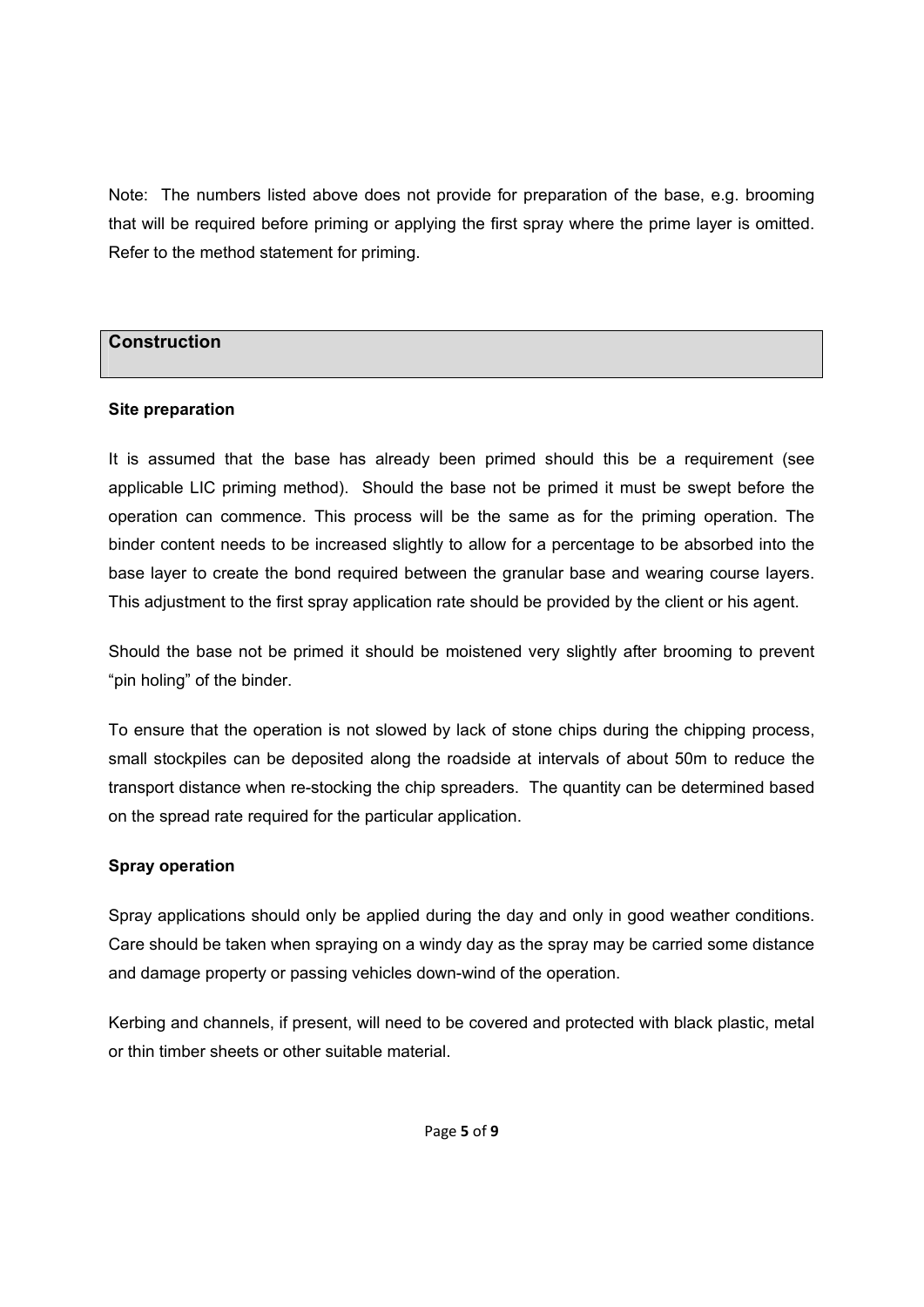The emulsion can be sprayed directly from the 200 L drums if the hand pulled cart is used. Should a towed tanker be used, the required number of drums will need to be pumped into the cart at the correct handling temperature, making allowance for the expansion of the binder in the cart while heating.

#### **First spray application using a hand lance:**

Whether using a spray tanker (drawn by either a tractor or bakkie) a hand pulled spray cart with motor driven pump or a hand pulled spray cart with a manually operated pump the preparation is essentially the same

The piping should be checked for leaks and the motor, where present, for correct operation, having no leaks, with pulley sufficiently tight and having sufficient oil and fuel.

Nozzles should be cleaned with diesel, if necessary, away from the road surface. Care should be taken not to cause spillages that will damage the environment. The trial spray can be done back into the drum to avoid pollution.

When using a hand pulled spray cart one or two additional team workers are required to pull the cart and assist with handling of the equipment on site. When using a spray cart with a manually operated pump a further additional person will be required to operate the pump action to spray the emulsion.

The area to be sprayed from a given quantity of binder should firstly be established and marked out to assist in achieving the correct application rate.. **Example:** 200 L (1 drum) of 60% emulsion applied at a spray rate of 1.1 L/m<sup>2</sup> of net binder will cover 109 m<sup>2</sup>. Therefore, if the area being sprayed is 5 m wide, the drum will cover a total length of 22 m. The area should be marked out to assist in obtaining the correct spray rate.

Spraying should be carried out in wide sweeping movements of the hand lance with 1/3 overlaps between successive applications. The actual spray rate should be continuously checked by comparison of the area covered and the area marked. It is preferable to have the same experienced spray operator undertake this operation each time as the correct application is a critically important factor for satisfactory performance of chip seals.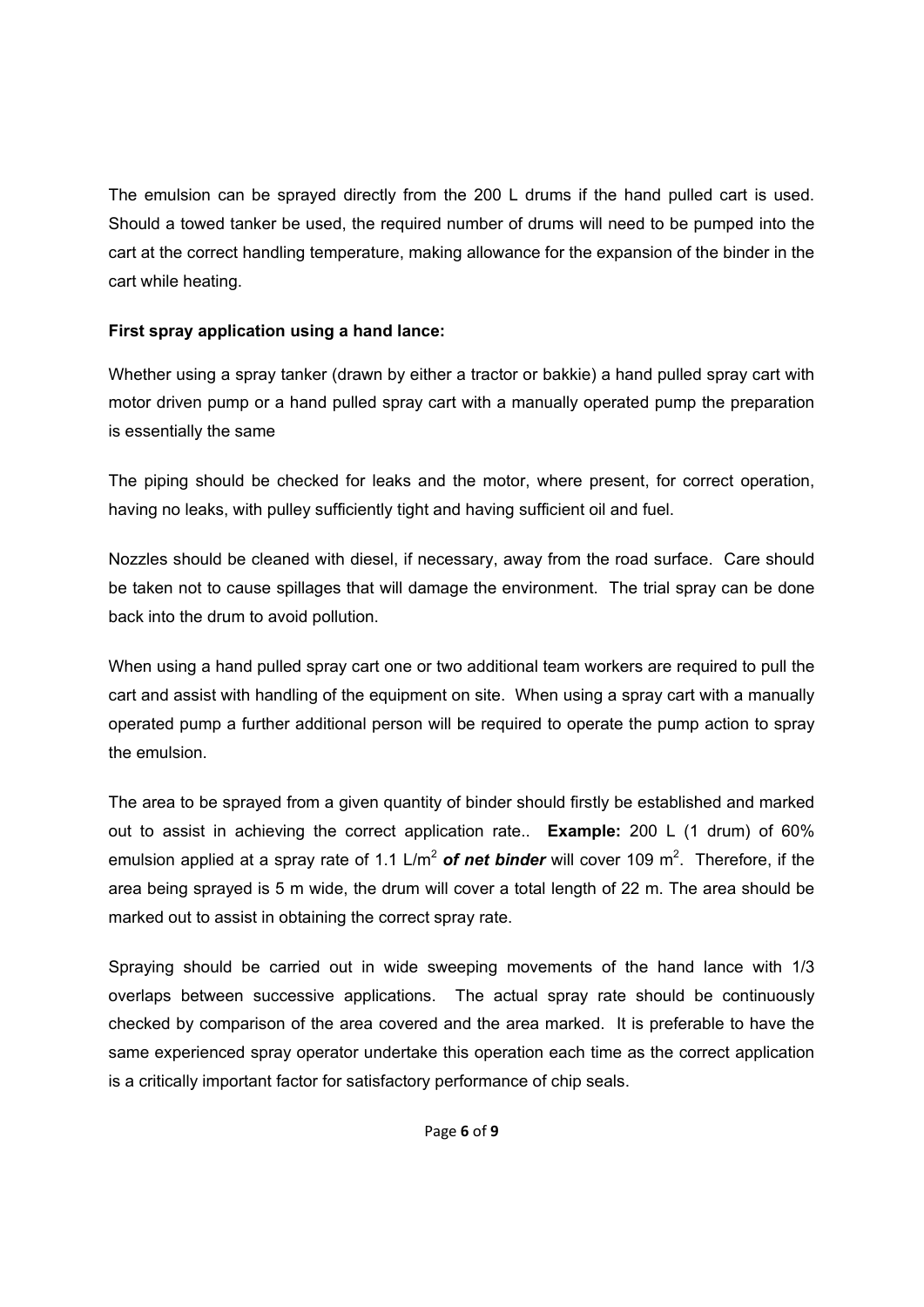The spray operation and the chipping operation should be closely monitored and coordinated to ensure that the chips are applied to the emulsion before it breaks. Hence, the spray operation should not advance too far ahead of the chipping operation.

After the completion of the spraying operation spray plant equipment should be cleaned with diesel and all waste products removed from the site. Remember that the environment must be protected at all times!

#### **Stone application**

The stone application must commence as soon as practically possible to ensure the stone aggregate falls onto the unbroken emulsion. The chip spreaders are pushed by three workers plus an operator who will ensure that the chipping operation takes place along the correct line. The aggregate is wheeled to the chip spreaders on the previously spread aggregate and discharged into the receiving hopper.

#### **Rolling operation**

Rolling on the newly applied chippings must commence as soon as possible to assist with the bedding down of the stone aggregate into the emulsion. No severe turns should be made on the surface itself until the stone aggregate is well bedded down and the emulsion broken. Any turning needs to be gradual on the oldest section of the stone aggregates to prevent the stone aggregates from being shifted out of position.

# **Back chipping**

The back chipping operation of sweeping off excess aggregate and adding chippings to the spots where there are insufficient stones takes place between the roller passes. Care must be exercised in this operation so as not to collide with wheelbarrows. The rollers have right of way in this operation. After back chipping the aggregates should present an evenly spread single layer of chips, lying shoulder-to-shoulder.

# **Second spray application**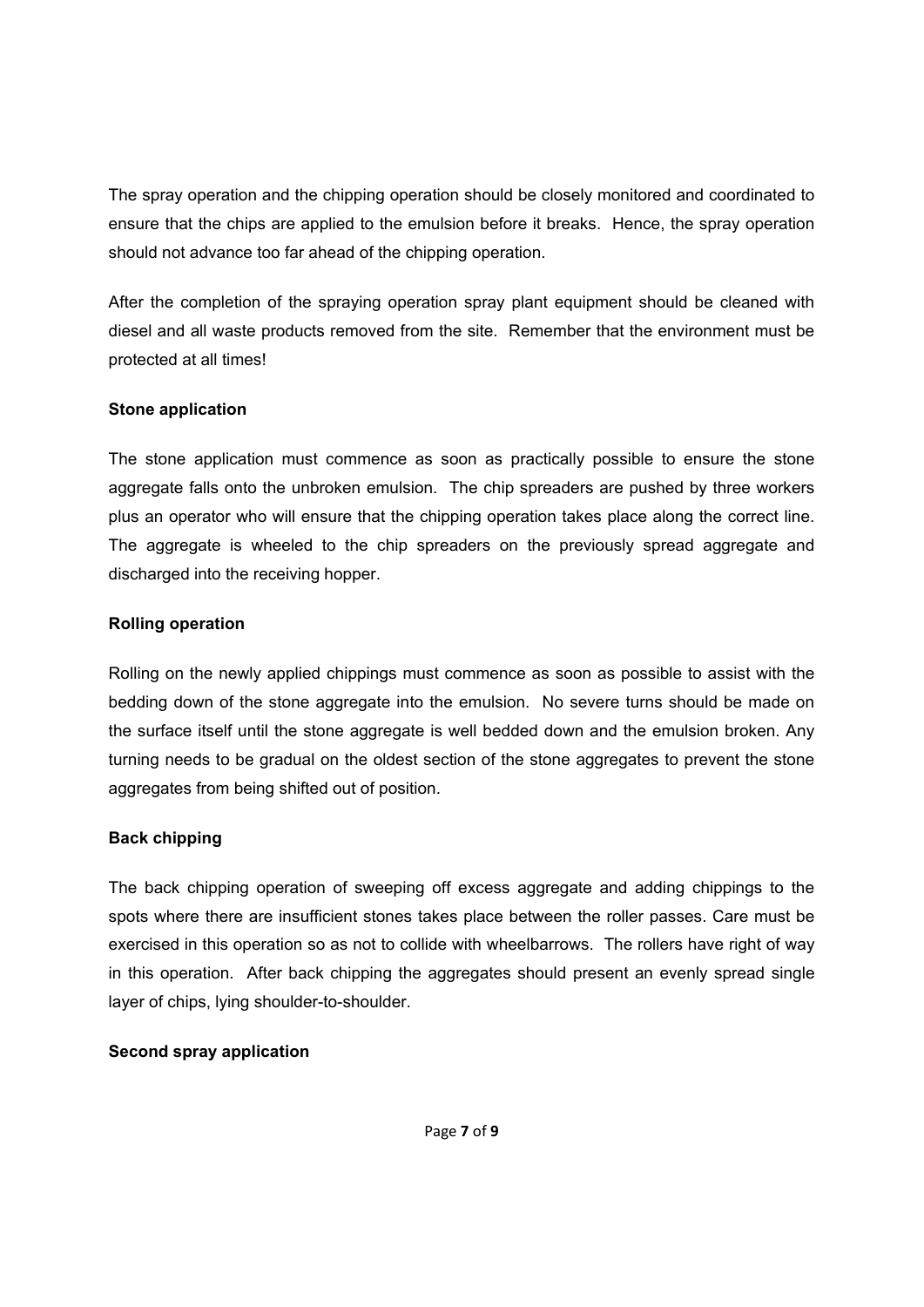The diluted emulsion fog spray (if applicable) can be applied once all the aggregate has been well bedded down and all excess aggregate has been swept to the side of the road surface. The same provisions as for the first application described above apply.

## **Slurry application**

The mixing and application of the slurry is as laid out in the method statement for slurry.

The slurry can only be applied once the second spray application on the aggregate has fully dried, which may take a few days. The team that does the spreading by squeegee should be divided into four sections. The first section pushes the slurry in one direction, while the second section pushes the mix back down in the opposite direction. The third and fourth sections do the same but across the road. This is to ensure that the slurry is forced into all the spaces between the stone chippings and does not leave any voids. This will ensure that the aggregate is well bedded down with slurry fully surrounding each stone to ensure good retention and a waterproof layer.

Cape Seals using 13,2 mm aggregate only requires a single application of slurry while the larger 19,0 mm aggregate will require two applications as the first layer will still leave too many voids on the surface once it has set. The second application will assist in filling these voids, sealing off the layer fully and securing the aggregate on all sides with slurry.

# **Traffic control**

Seals need approximately four to eight hours to set properly under favourable weather conditions. Traffic must not be allowed onto the seal until the slurry is fully set, particularly in areas where turning and stop start movements of vehicles occur.

# .**Quality control**

Five aspects, critical to achieving a sound end product, which need particular attention are: